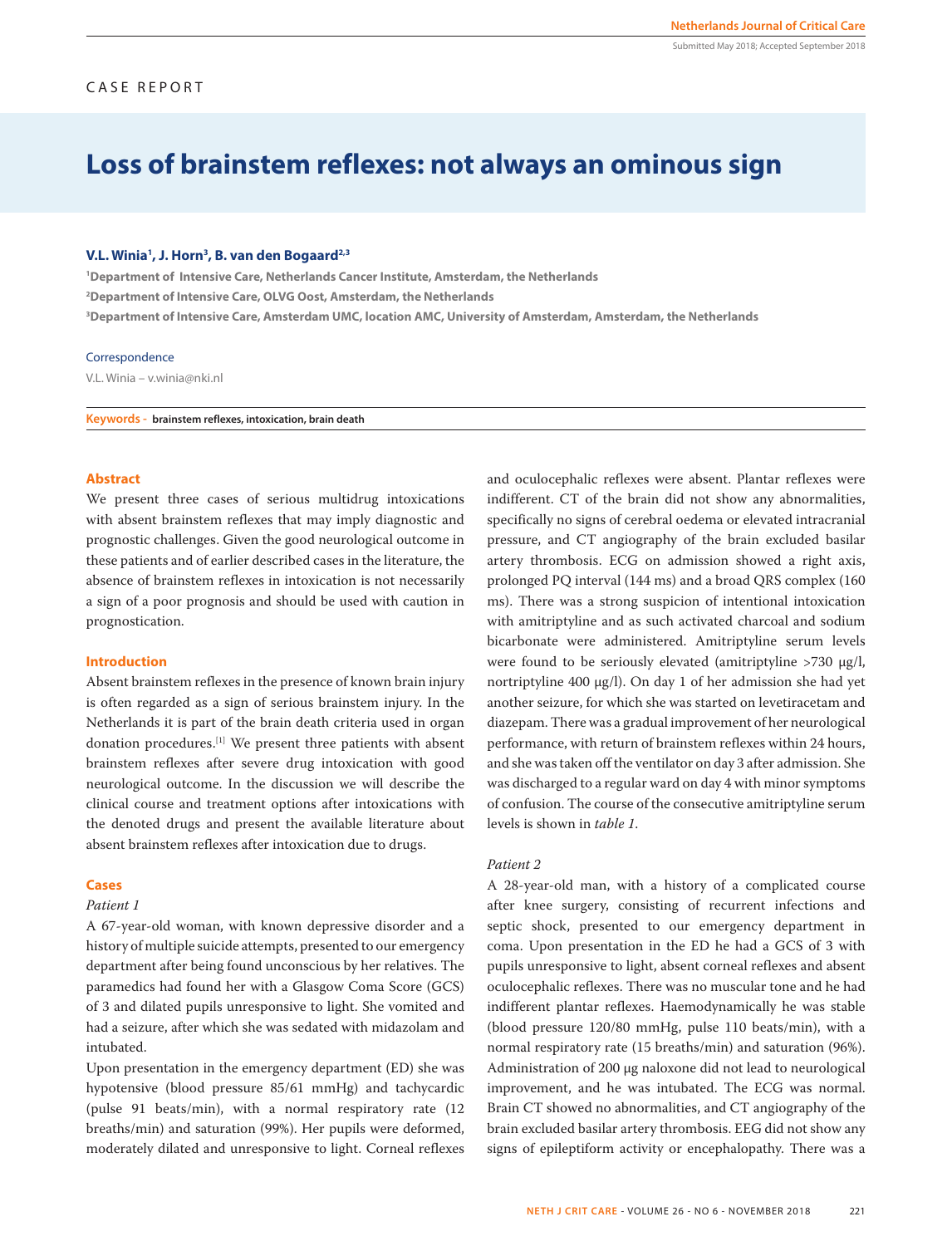Multidrug intoxications with absent brainstem reflexes

quick neurological recovery, with return of brainstem reflexes within several hours, after which he could be taken off the ventilator and discharged to a regular ward. On day 3 after his admission, toxicological testing was done, which showed levels of amitriptyline at the upper limit of normal  $(330 \mu g/l)$  and toxic levels of bromazepam (507 µg/l) (*table 1*). Repeated levels on day 9 were below detection point  $( $50 \mu g/l$ ).$ 

# *Patient 3*

A 58-year-old man, with an extensive medical history including depression, alcohol abuse, Child-Pugh B alcoholic liver cirrhosis, hypertension, atrial fibrillation and obstructive sleep apnoea syndrome, presented to our ED with reduced consciousness. His wife had found him snoring and unconscious, when she returned home after being out for two hours. Upon presentation in the ED he had a GCS of 3 with pupils responsive to light and corneal reflex present. He had normal blood pressure (115/85 mmHg) and pulse (80 beats/min). He was intubated because of bradypnoea (6 breaths/min) and a threatened airway. ECG showed atrial fibrillation, a left axis, prolonged QRS complex (130 ms) and negative T waves in the precordial leads. Serum ethanol level was 2.8 g/l. During the course of several hours his neurological status deteriorated, with dilated pupils, and absent pupil and corneal reflexes. Plantar reflexes were indifferent. Simultaneously, the QRS complexes broadened on his ECG (144 ms). CT of the brain showed no abnormalities.

There was a suspicion of intentional intoxication with venlafaxine and baclofen so activated charcoal was administered and continuous veno-venous haemofiltration (CVVH) was started. After several hours his pupil reflexes returned and he could be extubated on day 2. Intoxication was confirmed with both drugs, serum levels on admission were as follows: baclofen 1600 µg/l, venlafaxine 10502 µg/l, o-desmethylvenlafaxine (DM-venlafaxine) 418 µg/l.

Due to agitation he required sedation with midazolam after which he was reintubated. His sedation was consecutively

switched to clonidine and dexmedetomidine because of ongoing agitation, and haloperidol and oxazepam were added. The course of the consecutive serum levels is shown in *table 1*. CVVH was stopped on day 3. Under suspicion of venlafaxine withdrawal, a dose of 75 mg once daily was started on day 4. He gradually became less agitated, after which the dexmedetomidine was stopped and he could be taken off the ventilator on day 6. He was discharged to a regular ward on day 7 with symptoms of delirium.

#### **Discussion**

These three cases show that severe intoxications can lead to coma with absent brainstem reflexes which, in the absence of known or proven brain injury, can result in diagnostic challenges. In patient 1 and patient 3 there was a strong suspicion of an intoxication, based on the previous medical history, but in case 2 there were no direct clues in that direction, leading to a delay in toxicological testing. Furthermore, these cases emphasise that severe intoxications with absent brainstem reflexes can pose a challenge in drawing conclusions about prognosis.

All drugs described in the above cases might lead to severe central nervous system depression when taken in overdose. Bromazepam and baclofen are both GABA receptor agonists and as such lead to inhibitory effects on the central neurotransmitters in the brain. Baclofen specifically targets the GABA-B receptor at spinal level and typically can lead to flaccidity.

Amitriptyline, a tricyclic antidepressant (TCA), and venlafaxine, a selective serotonin and noradrenaline reuptake inhibitor (SNRI), both lead to higher availability of central serotonin and can lead to serotonin syndrome, consisting of mental status changes, autonomic manifestations and neuromuscular hyperactivity. Both drugs are metabolised by the cytochrome P450 enzyme system and as such can potentiate effects when ingested in combination. Amitriptyline also has anticholinergic effects and can lead to anticholinergic syndrome in overdose.

|                | Day 1           | Day 2         | Day 3         | Day 4         | <b>Therapeutic levels</b> | <b>Toxic levels</b> |  |  |
|----------------|-----------------|---------------|---------------|---------------|---------------------------|---------------------|--|--|
| Patient 1      |                 |               |               |               |                           |                     |  |  |
| Amitriptyline  | $> 730 \mu g/l$ | 570 µg/l      | 390 µg/l      | $190 \mu g/l$ | $100 - 300 \mu q / 1$ (1) | $>400 \mu g/l(1)$   |  |  |
| Nortriptyline  | $400 \mu q/l$   | 390 µg/l      | $320 \mu g/l$ | $230 \mu g/l$ |                           |                     |  |  |
| Patient 2      |                 |               |               |               |                           |                     |  |  |
| Amitriptyline  |                 |               | $330 \mu g/l$ |               | 100-300 µg/l              | $>400 \mu g/l$      |  |  |
| Bromazepam     |                 |               | 507 µg/l      |               | 80-170 µg/l               | $>250 \mu q/l$      |  |  |
| Patient 3      |                 |               |               |               |                           |                     |  |  |
| Baclofen       | $1600 \mu g/l$  | $510 \mu g/l$ |               |               | 80-600 µg/l               | $>1100 \mu q/l$     |  |  |
| Venlafaxine    | 10,502 µg/l     | 7522 µg/l     |               |               | 100-400 $\mu$ g/l (2)     | $>1000 \mu g/l(2)$  |  |  |
| DM-venlafaxine | $418 \mu q/l$   | 592 µg/l      |               |               |                           |                     |  |  |

#### **Table 1.** Consecutive drug serum levels from all three cases

Reference laboratory values for therapeutic and toxic levels from the Academic Medical Center and OLVG, Amsterdam. (1) Combined amitriptyline and nortriptyline; (2) combined venlafaxine and o-desmethylvenlafaxine (DM-venlafaxine)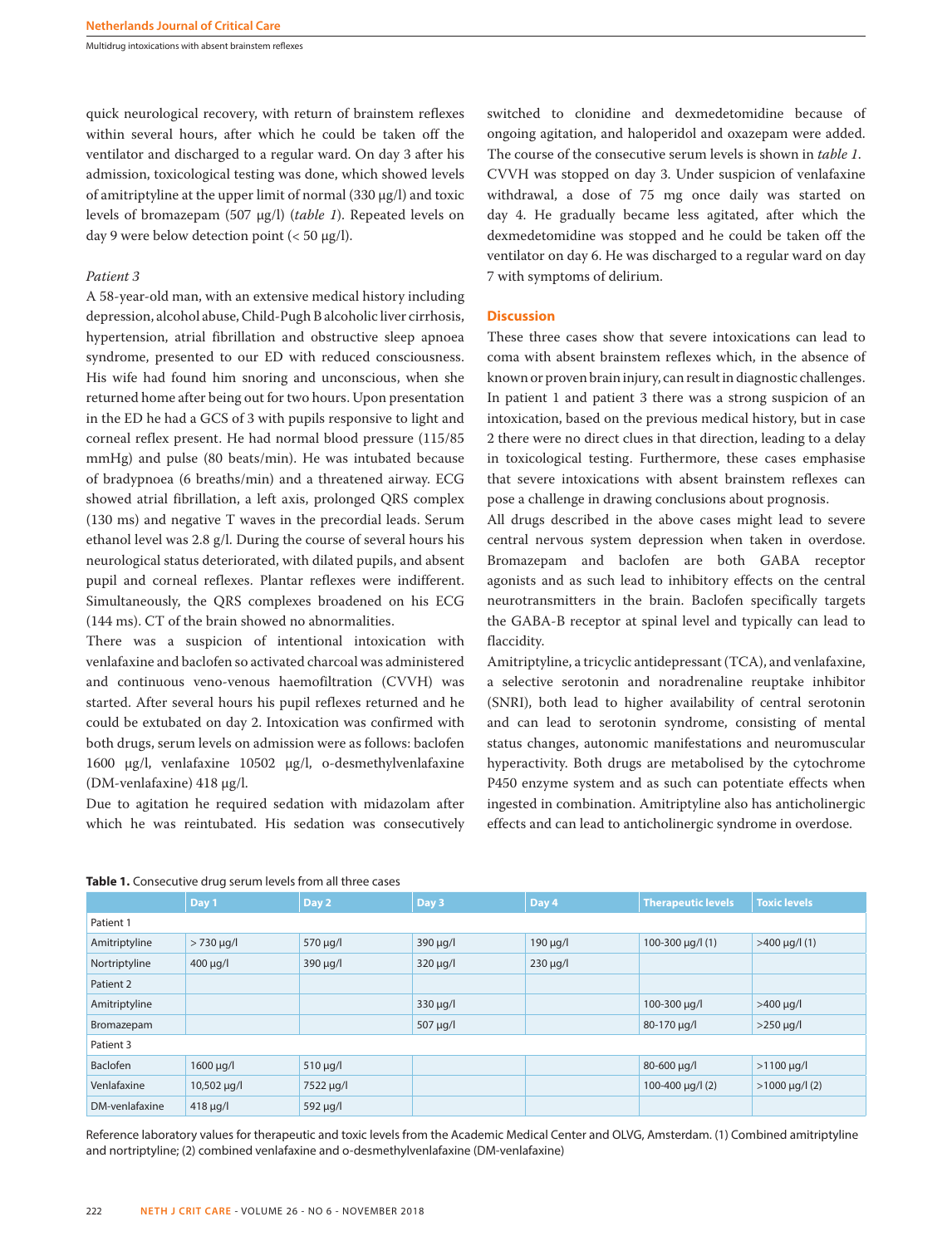The mainstay of the treatment of severe intoxications with the aforementioned drugs is supportive measures. In TCA overdose treatment with sodium bicarbonate is advised and in both severe SNRI and TCA overdose intralipid infusion might be effective to achieve faster elimination, although this is based on anecdotal evidence only.[2-6] In case of serotonin syndrome the admission of cyproheptadine might be effective to treat the symptoms, although evidence is scarce.<sup>[7]</sup>

The severe central nervous system depression leading to absent brainstem reflexes as described in our cases illustrates a challenge in clinical decision-making. Absent brainstem reflexes is one of the components of the protocol to establish brain death for organ donation and is generally associated with a poor prognosis.<sup>[1,8,9]</sup> Nonetheless earlier cases of severe intoxications leading to absent brainstem reflexes with good clinical outcome have been described. We will describe below the relevant literature regarding the drugs mentioned in our patients. Other drugs and toxins that can elicit absent brainstem reflexes can be found in *table 2*. Please note that the information in this table may not be complete and that other drugs or toxins might cause the same effects.

**Table 2.** Drugs and toxins that can elicit absent brainstem reflexes

| <b>Group</b>              | <b>Drug/toxin</b>                                                                                                                               | <b>References</b>                      |
|---------------------------|-------------------------------------------------------------------------------------------------------------------------------------------------|----------------------------------------|
| Antidepressants           | Amitriptyline (tricyclic antide-<br>pressant)<br>Venlafaxine (serotonin-norepi-<br>nephrine reuptake inhibitor)<br>Bupropion (dopamine agonist) | This article<br>This article<br>$[22]$ |
| Benzodiazepines           | Bromazepam<br>Zolpidem                                                                                                                          | This article<br>[23]                   |
| <b>Barbiturates</b>       | Pentobarbital<br>Thiopental                                                                                                                     | $[24]$<br>$[25]$                       |
| Skeletal muscle relaxants | <b>Baclofen</b>                                                                                                                                 | This article                           |
| Anti-epileptics           | Valproic acid<br>Carbamazepine                                                                                                                  | [26]<br>$[27]$                         |
| Ethanol                   | Ethanol                                                                                                                                         | [28]                                   |
| Ethylene glycol           | Ethylene glycol                                                                                                                                 | [29, 30]                               |
| Insecticides              | Thiacloprid (neonicotinoid)<br>Phorate (organophosphate)                                                                                        | [31]<br>$[32]$                         |
| Synthetic cannabinoids    | Synthetic cannabinoids                                                                                                                          | $[33]$                                 |

Several cases concerning amitriptyline intoxications have been published, some of which showing complete neurological recovery after 5 to 7 days.<sup>[10-14]</sup> One case even concerned a patient with out-of-hospital cardiac arrest after intentional overdose with amitriptyline, in which cardiopulmonary resuscitation was started 18 minutes after collapse.[11] Pulseless ventricular tachycardia was the initial rhythm, and there was a return of spontaneous circulation within 6 minutes after two shocks. Patient had absent brainstem reflexes on day 2, leading to concern about severe hypoxic ischaemic encephalopathy. However, at the end of the second day a cough reflex and sluggish pupillary reflexes were noted, and there was a complete neurological recovery by day 6. An overview of amitriptyline and nortriptyline serum levels from cases associated with absent brainstem reflexes can be found in *table 3*.

| <u>LASES ASSULIALEU WILLI AUSELIL DIAILISLEITI IEIIEAES</u> |                    |           |                                        |                           |                   |  |  |
|-------------------------------------------------------------|--------------------|-----------|----------------------------------------|---------------------------|-------------------|--|--|
|                                                             | Case               |           | <b>Serum levels at</b><br>presentation | <b>Clinical course</b>    | <b>References</b> |  |  |
|                                                             | 38-year-old female | AT        | $1310 \mu q/l$                         | Full recovery at<br>day 5 | [10]              |  |  |
|                                                             |                    | <b>NT</b> | $38 \mu q/l$                           |                           | $[10]$            |  |  |
|                                                             | 52-year-old male   | AT        | 2800 µg/l                              | Full recovery at<br>day 6 | $[11]$            |  |  |
|                                                             |                    | <b>NT</b> | $630 \mu q/l$                          |                           | $[11]$            |  |  |
|                                                             | 46-year-old female | AT        | 2350 µg/l                              | Full recovery at<br>day 5 | [12]              |  |  |
|                                                             | 62-year-old female | <b>NT</b> | 2290 ug/l                              | Full recovery at<br>day 3 | [14]              |  |  |
|                                                             | 38-year-old female | AT        | 2900 µg/l                              | Died after 2              | [14]              |  |  |

**Table 3.** Amitriptyline (AT) and nortriptyline (NT) serum levels from cases associated with absent brainstem reflexes

Bromazepam coma is very common but rarely reported; there are some reports of prolonged coma and two cases specifically describing absent brain stem reflexes secondary to bromazepam intoxication with return of spontaneous ventilation on day 5 in one case.[15-17]

weeks

One earlier case concerning venlafaxine describes fixed dilated pupils in a comatose patient with combined overdose with carbamazepine and venlafaxine, who eventually recovers.<sup>[18]</sup> To our knowledge no cases of mere venlafaxine intoxication leading to complete absent brainstem reflexes followed by neurological recovery have been described.

We found several earlier cases with partial absent brainstem reflexes after intoxication with baclofen combined with other drugs.[19-21] One described an impressive case of a patient who presented in a comatose state after intentional overdose with baclofen, possibly combined with nabumatone, diphenhydramine and alprazolam.[21] She had a GCS of 3 and remained without brainstem reflexes until day 4, when neurology consultation was requested for brain death determination. She failed to fulfil the clinical criteria for brain death based on having a spontaneous breath after 5 minutes of apnoea testing. Surprisingly she opened her eyes on day 5 and continued to improve until her discharge from the ICU on day 15.

This last case illustrates the importance of utmost strictness in establishing brain death according to the current protocols. Apart from clinical neurological examination, of which the absent brainstem reflexes are a component, the Dutch brain death protocol also requires the case to fulfil preliminary conditions.[1] These conditions state that brain death can only be established in case of fatal brain injury with known cause and no possible treatment; and that this establishment can only be done with absolute certitude after it has been made plausible that there are no